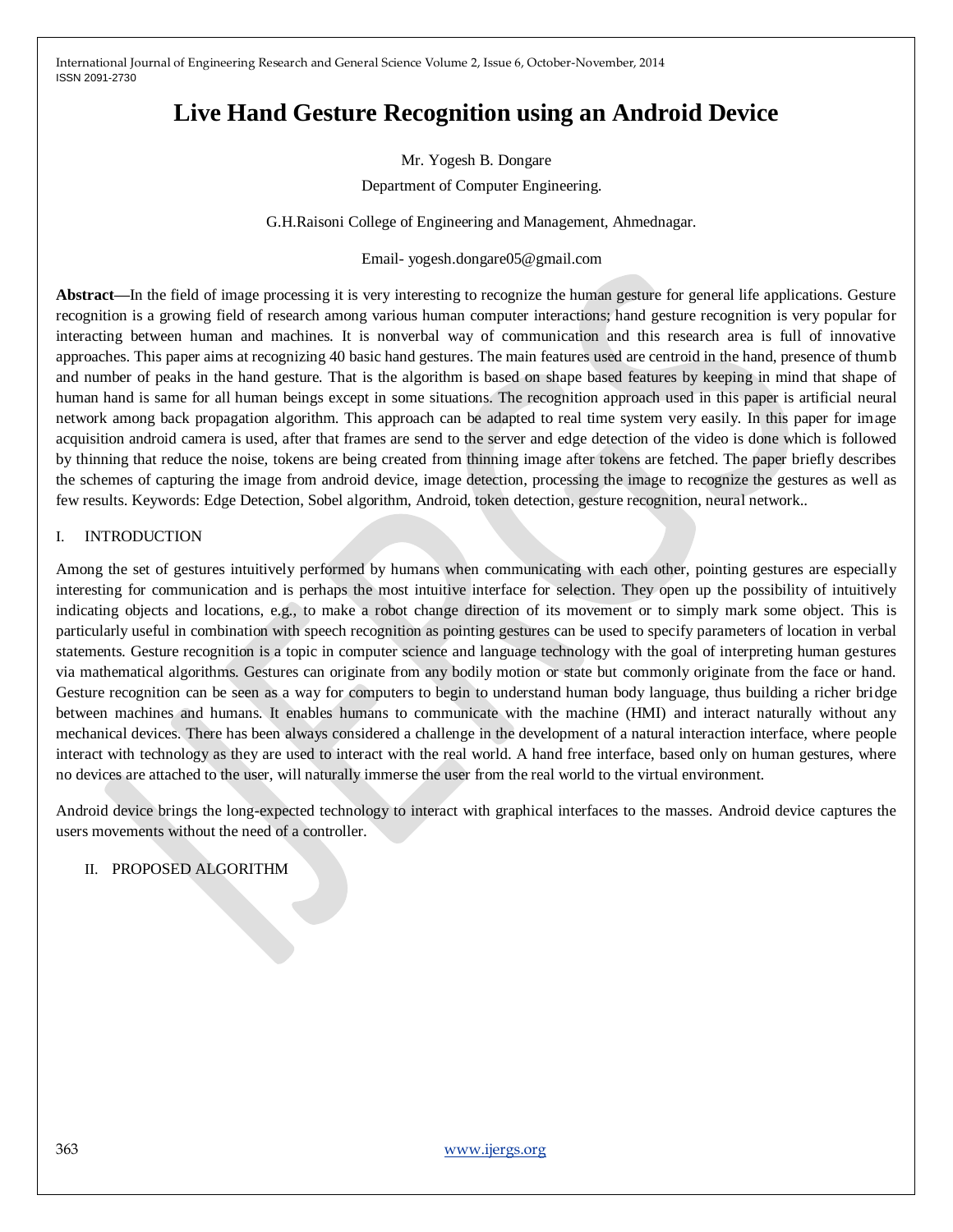

Fig. 1. Block Diagram of Hand Gesture Recognition Model

### III. BACKGROUND

### *A. Hand Gesture Recognition*

Gesture recognition is a topic in computer science and language technology with the goal of interpreting human gestures via mathematical algorithms. Gestures can originate from any bodily motion or state but commonly originate from the face or hand. Gesture recognition can be seen as a way for computers to begin to understand human body language, thus building a richer bridge between machines and humans. Gesture recognition enables humans to communicate with the machine (HMI) and interact naturally without any mechanical devices. Gesture recognition can be conducted with techniques from computer vision and image processing. Gestures of the hand are read by an input sensing device such as an android device. It reads the movements of the human body and communicates with computer that uses these gestures as an input. These gestures are then interpreted using algorithm either based on statistical analysis or artificial intelligence techniques. The primary goal of gesture recognition research is to create a system which can identify specific human hand gestures and use them to convey information. By recognizing the hand symbols of a man it can help in communication with deaf and dumb people. It helps in taking prompt action at that time.

### *B. Edge Detection*

Edge Detection [4] is the early processing stage in image processing and computer vision, aimed at detecting and characterizing discontinuities in the image domain. It aims at identifying points in a digital image at which the image brightness changes sharply or, more formally, has discontinuities. The points at which image brightness changes sharply are typically organized into a set of curved line segments termed edges. The same problem of finding discontinuities in 1D signals is known as step detection and the problem of finding signal discontinuities over time is known as change detection. Edge detection is a fundamental tool in image processing, machine vision and computer vision, particularly in the areas of feature detection and feature extraction [1]. Some of the different types of edge detection techniques are: 1.Sobel Edge Detector

2.Canny Edge Detector

3.Prewitt Edge Detector

364 [www.ijergs.org](http://www.ijergs.org/)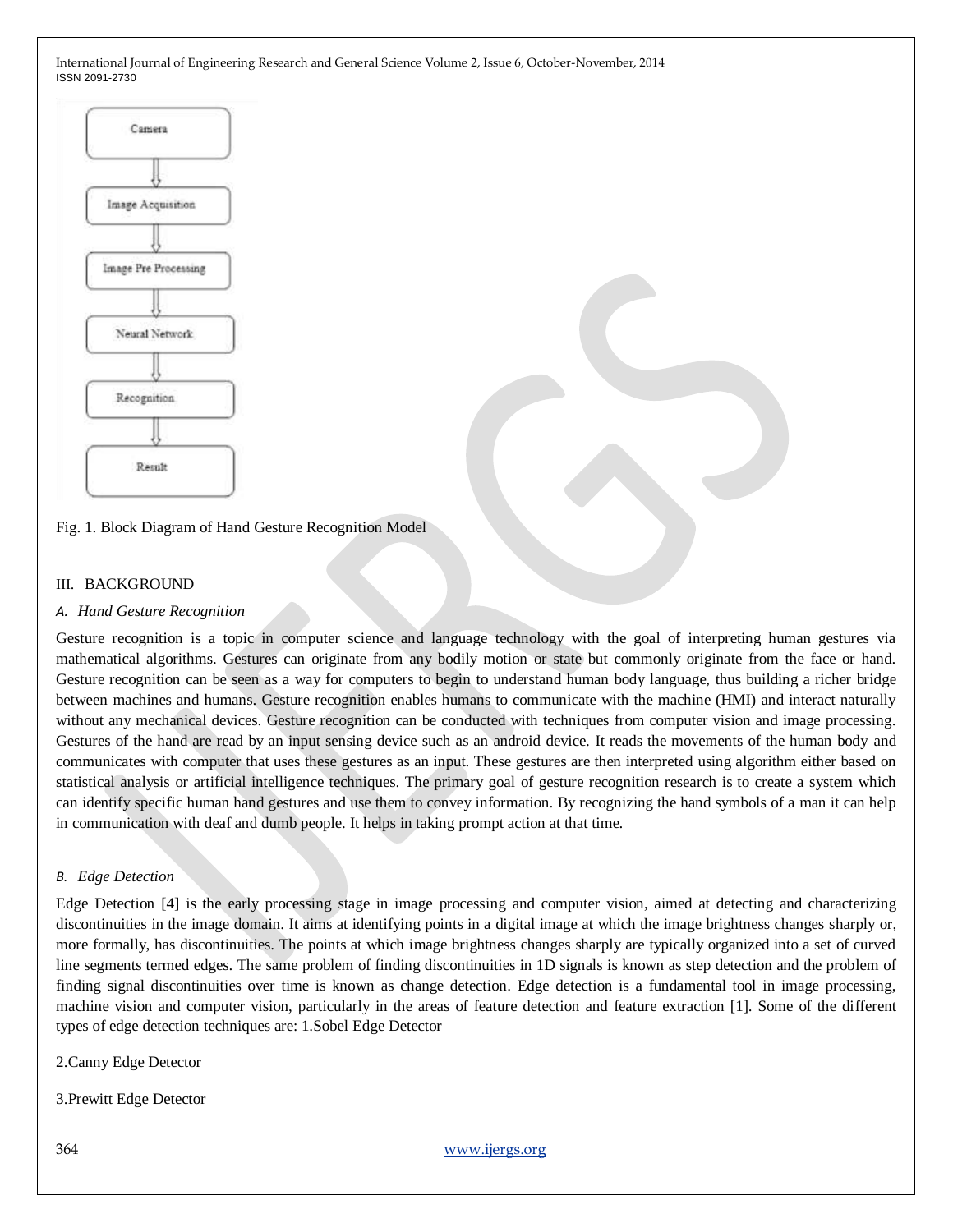# *C. Sobel Edge Detector*

The Sobel operator is used in image processing to detect edges of an image. The operator calculates the gradient of the image intensity at each point, giving the direction of the largest possible increase from light to dark and the rate of change in that direction. The result therefore shows how "abruptly" or "smoothly" the image changes at that point, and therefore how likely it is that, that part of the image represents an edge, as well as how that edge is likely to be oriented [7].

# *D. Artificial Neural Network*

An artificial neuron is a computational model inspired in the natural neurons. These networks consist of inputs ( like synapses), which are multiplied by weights (strength of the respective signals), and then computed by a mathematical function which determines the activation of the neuron. Another function (which may be the identity) computes the output of the artificial neuron (sometimes in dependence of a certain threshold). Artificial Neural Networks ( ANN ) combine artificial neurons in order to process information. The higher a weight of an artificial neuron is, the stronger the input which is multiplied by it will be. Depending on the weights, the computation of the neuron will be different. We can adjust the weights of the ANN in order to obtain the desired output from the network. This process of adjusting the weights is called learning or training.

The function of ANNs is to process information, they are used mainly in fields related with it. There are a wide variety of ANNs that are used to model real neural networks, and study behavior and control in animals and machines, but also there are ANNs which are used for engineering purposes, such as pattern recognition, forecasting, and data compression

[5].

# *E. Backpropagation Algorithm*

The backpropagation algorithm [6] is used in layered feed-forward ANNs. This means that the artificial neurons are organized in layers, and send their signals forward, and then the errors are propagated backwards. The network receives inputs by neurons in the input layer, and the output of the network is given by the neurons on an output layer. There may be one or more intermediate hidden layers. The backpropagation algorithm uses supervised learning, which means that we provide the algorithm with examples of the inputs and outputs we want the network to compute, and then the error (difference between actual and expected results) is calculated. The idea of the backpropagation algorithm is to reduce this error, until the ANN learns the training data. The training begins with random weights, and the goal is to adjust them so that the error will be minimal [5].

# IV. SYSTEM DESIGN

# *A.* IMAGE ACQUISITION

Image acquisition is the first step in any vision system, only after this process you can go forward with the image processing. In this application it is done by using IPWebCam android application. The application uses the camera present in the phone for continuous image capturing and a simultaneous display on the screen. The image captured by the application is streamed over its Wi-Fi connection (or WLAN without internet as used here) for remote viewing. The program access the image by logging to the devices IP, which is then showed in the GUI.



Fig. 2. Original Image captured from Android device

365 [www.ijergs.org](http://www.ijergs.org/)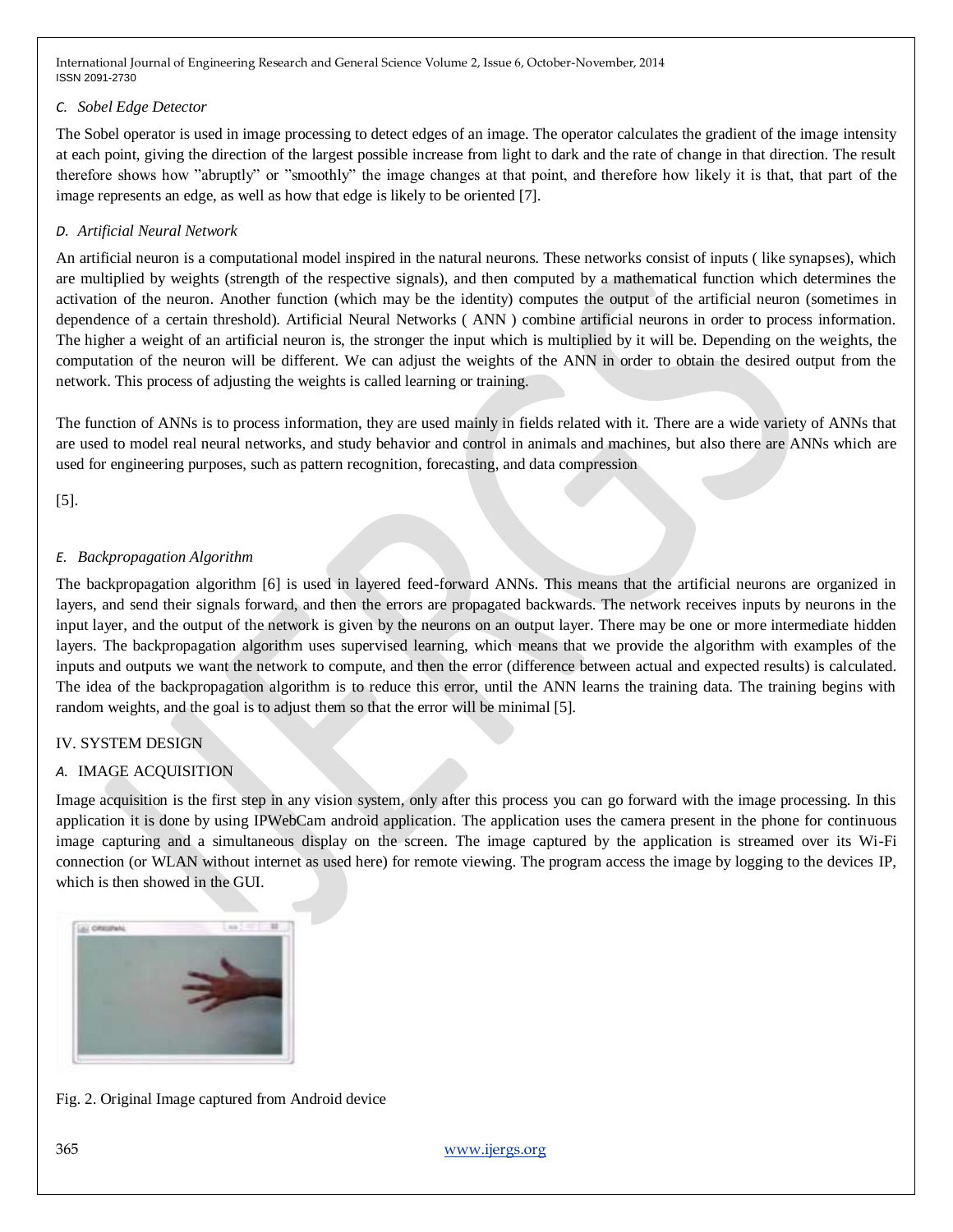### *B.* IMAGE PRE-PROCESSING: EDGE DETECTION

In this program the edge detection technique used is sobel edge detector. The image captured is then passed through sobel filter.



Fig. 3. Sobel Edge Filtered Image

# *C.* THINNING

Thinning is a morphological operation that is used to remove selected foreground pixels from binary images, somewhat like erosion or opening. It can be used for several applications, but is particularly useful for skeletonization. In this mode it is commonly used to tidy up the output of edge detectors by reducing all lines to single pixel thickness. Thinning is normally only applied to binary images, and produces another binary image as output. After the edge detection, thinning has to be performed. Thinning is applied to reduce the width of an edge to single line.



Fig. 4. Image after thinning

# *D.* HAND TOKEN

The idea here is to make the image into a neuronal network usable form, so that the cosinus and sinus angles of the shape represents the criterias of a recognition pattern. Each square represents a point on the shape of the hand image from which a line to the next square is drawn.

On zooming a part of figure 5 it shows a right-angled triangle between the 2 consecutive squares, as shown in figure 6. This and the summary of all triangles of a hand image are the representation of the tokens of a hand from which we can start the neuronal network calculations.

The right-angled triangle in figure 5 represents a token of a single hand image. The angles A and B are the two necessary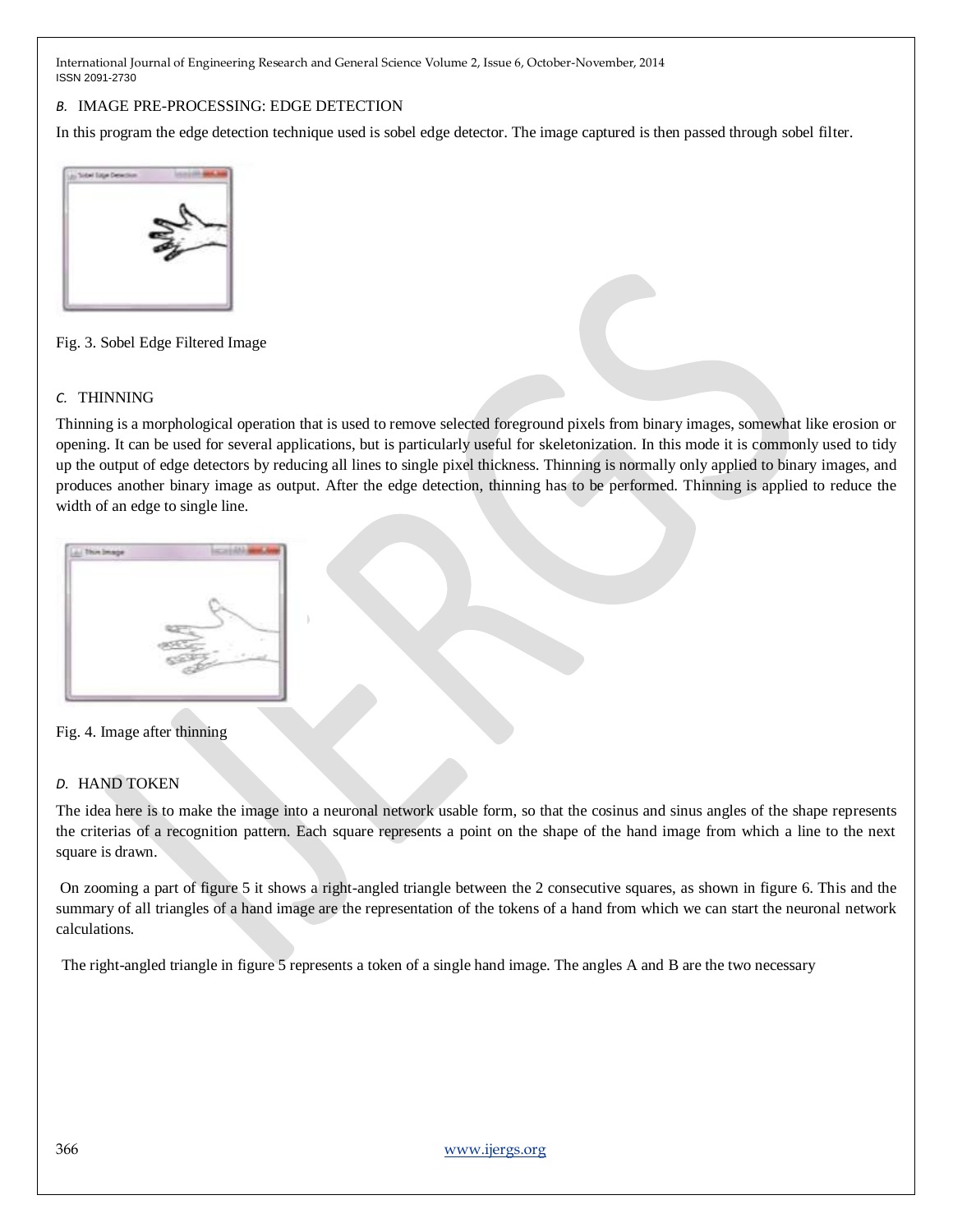

### Fig. 5. Generated token of the original image



 $X_1 - X_2$ 

Fig. 6. Zoomed image of image tokens & effective right angled triangle

parts which will be fit into the neuronal network layers. With the two angles we can exactly represent the direction of the hypotenuse from point P1 to P2 which represents the direction of a hand image.

# *E.* TRAINING DATA

Another main part of this work is the integration of a feed-forward backpropagation neural network. As described earlier the inputs for this neuronal network are the individual tokens of a hand image, and as a token normally consists of a cosinus and sinus angle, the amount of input layers for this network are the amount of tokens multiplied by two. The implemented network just has one input, hidden and output layer to simplify and speed-up the calculations on that java implementation.For training purpose the database of images located on the disk is used. It contains 6 different types of predefined gestures. These gestures are shown in figure 7. These are basic hand gestures indicating numbers zero to five.The implemented network just has one input, hidden and output layer to simplify and speed-up the calculations on that java implementation.For training purpose the database of images located on the disk is used. It contains 6 different types of predefined gestures. These gestures are first processed and then the tokens generated are passed to the network for training purpose. This process of training network from set images is done automatically when the application is initialized.

Orientation. The statistical summary of the results is as follows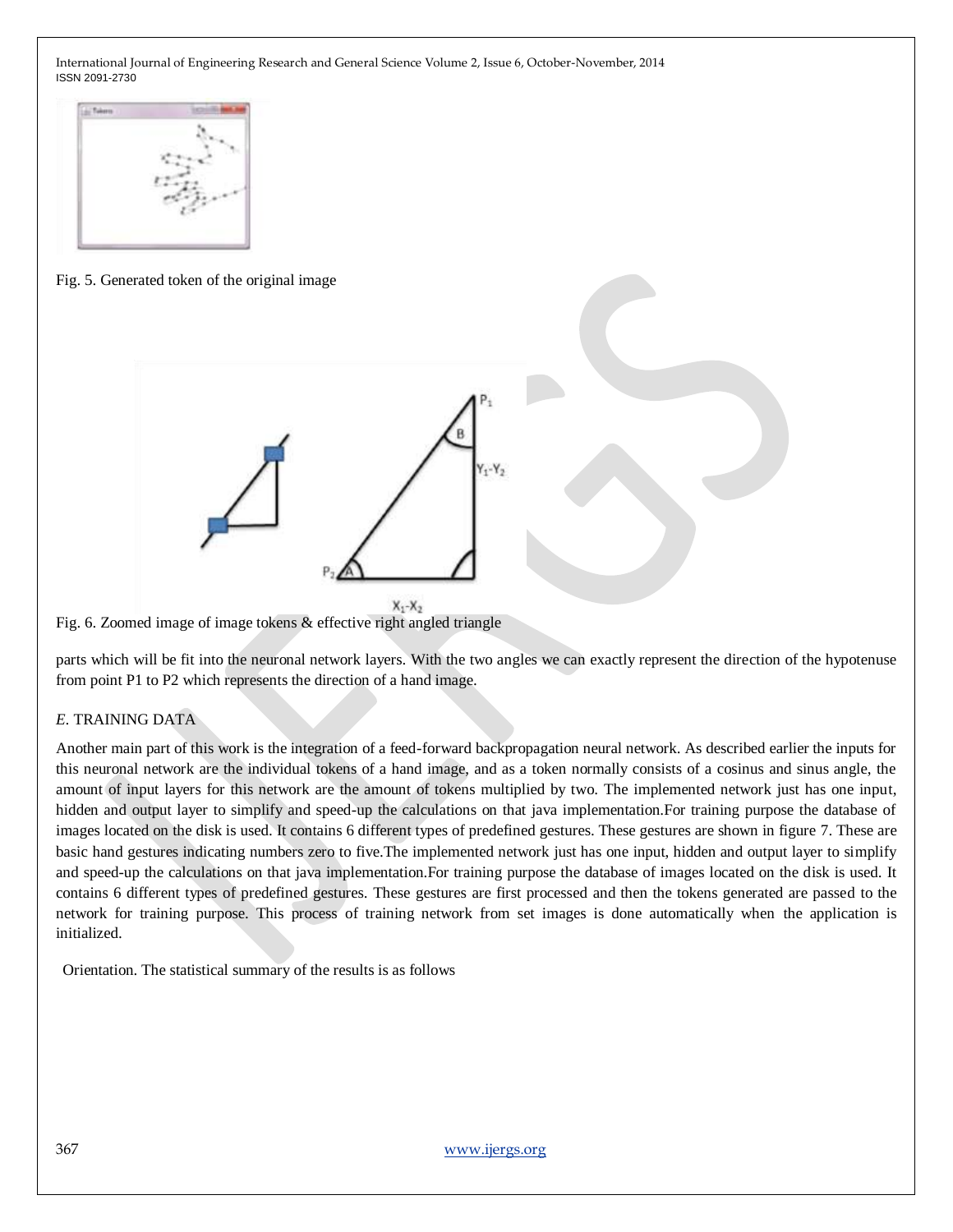

Fig. 7. Database of Gestures

### V. RECOGNITION

Recognition is the final step of the application. To fill the input neurons of the trained network, the previous calculated tokens discussed in section D are used. The number of output neurons is normally specified by the amount of different type of gestures, in this case it is fixed to 6. All other behavior of the network is specified by the normal mathematical principals of a backpropagation network as discussed in section E. It gives percentage of recognition to each gesture with highest percentage closely matching and lowest to the farthest matching and the closest match is considered as the result.

# VI. TESTING

Figure 8 shows the screenshot of the screen when the application is started. Figure 9 shows the screen during the process of gesture recognition.

| <b>CARD</b>                                                                                                                                                                                                                                                                                                 |
|-------------------------------------------------------------------------------------------------------------------------------------------------------------------------------------------------------------------------------------------------------------------------------------------------------------|
| Dutput - Gestrure, Ros Irues<br># \1) 00.00880288390227<br>1 (1)42.71327914542731E<br>Sand Sesture matches with ed<br><b>98.69728988894128</b><br>1 (1) 44.0081706200033<br>11163.1100500100030<br>(1)89.20080342194903<br>(1)TF.TESTONESTALUSE<br>E (1)15.15747774124418<br>land Seeburn matches stick all |
| D Bealpoint 12 Dubl/                                                                                                                                                                                                                                                                                        |

#### VII. RESULTS Fig. 8. Initialization of the pro

To test the application, gestures are made by three different people. Some of the gestures are closed or have different

VIII. CONCLUSION

368 [www.ijergs.org](http://www.ijergs.org/)